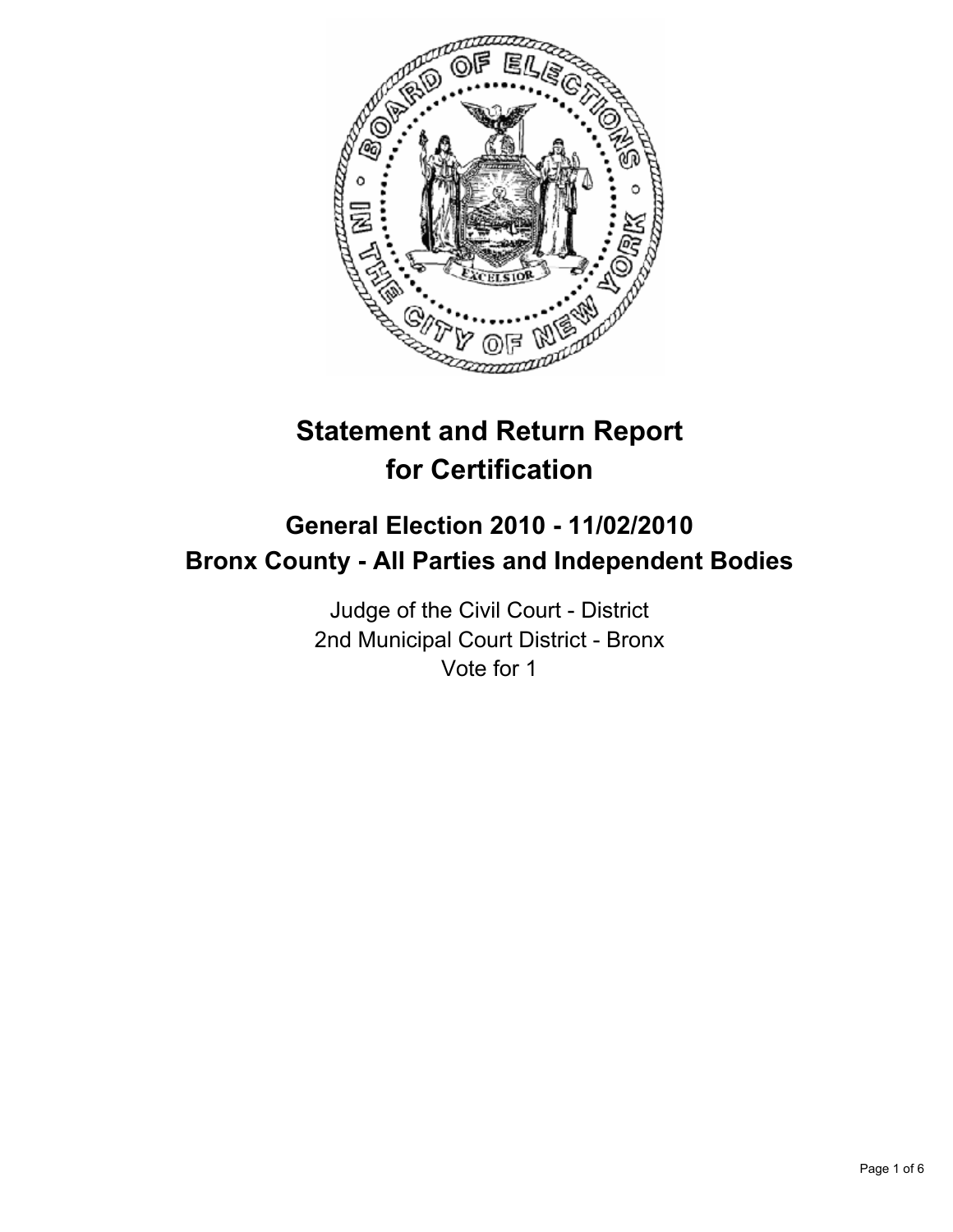

### **Assembly District 77**

| <b>PUBLIC COUNTER</b>                | 13,474 |
|--------------------------------------|--------|
| <b>EMERGENCY</b>                     | 0      |
| ABSENTEE/MILITARY                    | 201    |
| <b>AFFIDAVIT</b>                     | 395    |
| <b>Total Ballots</b>                 | 14,103 |
| LINDA POUST-LOPEZ (DEMOCRATIC)       | 11,734 |
| DANIEL SH SZALKIEWICZ (REPUBLICAN)   | 377    |
| DANIEL SH SZALKIEWICZ (CONSERVATIVE) | 87     |
| ALTON MACOON (WRITE-IN)              | 1      |
| CHARLES BARON (WRITE-IN)             | 1      |
| ME (WRITE-IN)                        | 1      |
| NEITHER ONE (WRITE-IN)               | 1      |
| NO NAME (WRITE-IN)                   | 3      |
| <b>Total Votes</b>                   | 12,205 |
| Unrecorded                           | 1,898  |

# **Assembly District 78**

| <b>PUBLIC COUNTER</b>                | 10,828       |
|--------------------------------------|--------------|
| <b>EMERGENCY</b>                     | 0            |
| ABSENTEE/MILITARY                    | 197          |
| <b>AFFIDAVIT</b>                     | 311          |
| <b>Total Ballots</b>                 | 11,390       |
| LINDA POUST-LOPEZ (DEMOCRATIC)       | 8,741        |
| DANIEL SH SZALKIEWICZ (REPUBLICAN)   | 765          |
| DANIEL SH SZALKIEWICZ (CONSERVATIVE) | 184          |
| EDDIE MC SHAN (WRITE-IN)             | 1            |
| HE (WRITE-IN)                        | $\mathbf{1}$ |
| MURRAY RICHMAN (WRITE-IN)            | 1            |
| NO NAME (WRITE-IN)                   | 5            |
| <b>Total Votes</b>                   | 9,698        |
| Unrecorded                           | 1.692        |

# **Assembly District 79**

| <b>PUBLIC COUNTER</b>                | 11,939 |
|--------------------------------------|--------|
| <b>EMERGENCY</b>                     | 0      |
| ABSENTEE/MILITARY                    | 176    |
| <b>AFFIDAVIT</b>                     | 295    |
| <b>Total Ballots</b>                 | 12,427 |
| LINDA POUST-LOPEZ (DEMOCRATIC)       | 10,282 |
| DANIEL SH SZALKIEWICZ (REPUBLICAN)   | 296    |
| DANIEL SH SZALKIEWICZ (CONSERVATIVE) | 80     |
| NO NAME (WRITE-IN)                   | 3      |
| <b>Total Votes</b>                   | 10,661 |
| Unrecorded                           | 1.766  |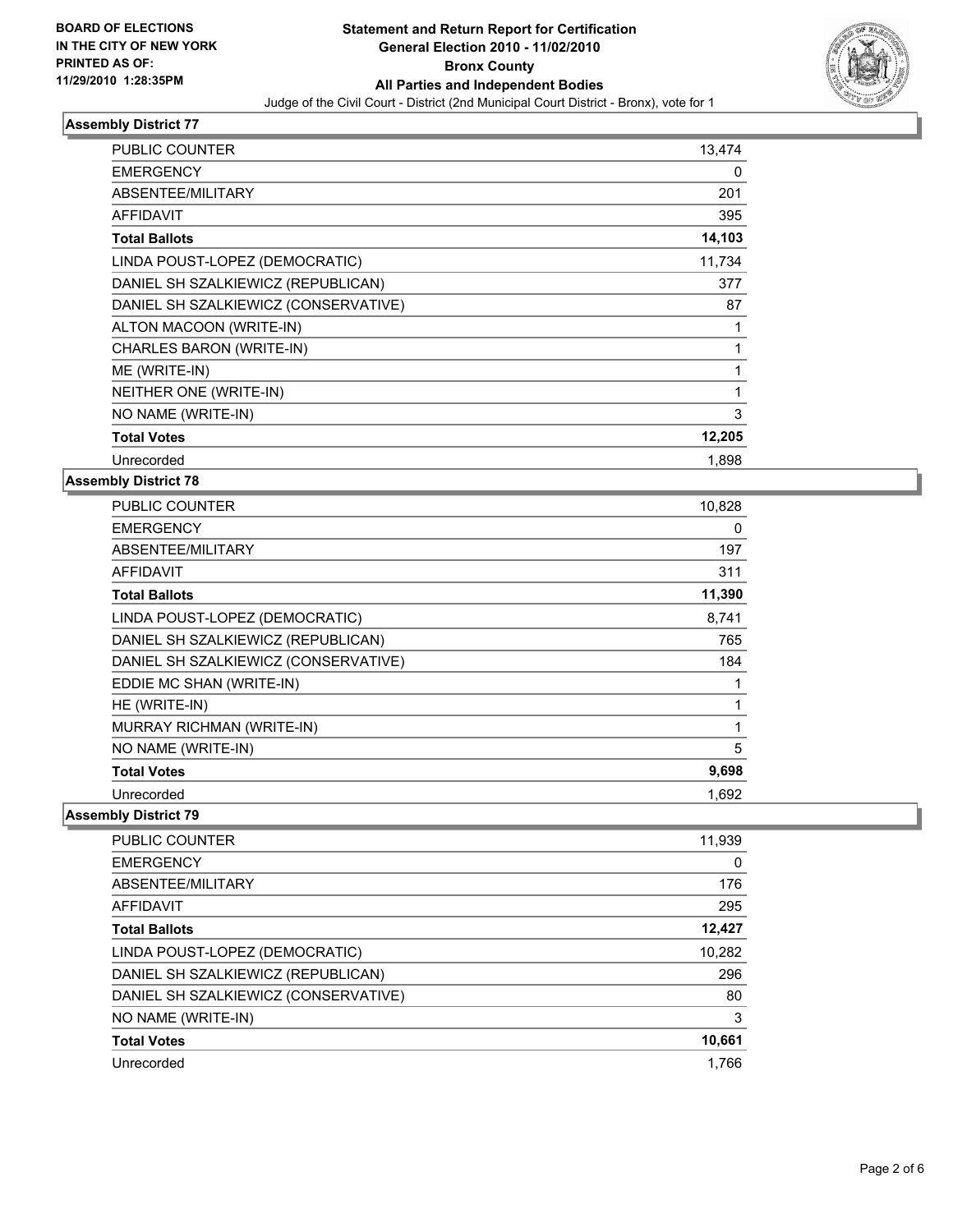

# **Assembly District 80**

| <b>PUBLIC COUNTER</b>                | 2,827 |
|--------------------------------------|-------|
| <b>EMERGENCY</b>                     | 0     |
| ABSENTEE/MILITARY                    | 63    |
| <b>AFFIDAVIT</b>                     | 51    |
| <b>Total Ballots</b>                 | 2,957 |
| LINDA POUST-LOPEZ (DEMOCRATIC)       | 2,106 |
| DANIEL SH SZALKIEWICZ (REPUBLICAN)   | 310   |
| DANIEL SH SZALKIEWICZ (CONSERVATIVE) | 67    |
| ALBERT (WRITE-IN)                    |       |
| <b>JUDGE JUDY (WRITE-IN)</b>         |       |
| <b>Total Votes</b>                   | 2,485 |
| Unrecorded                           | 472   |

#### **Assembly District 81**

| PUBLIC COUNTER                       | 20,167         |
|--------------------------------------|----------------|
| <b>EMERGENCY</b>                     | 0              |
| <b>ABSENTEE/MILITARY</b>             | 710            |
| <b>AFFIDAVIT</b>                     | 337            |
| <b>Total Ballots</b>                 | 21,403         |
| LINDA POUST-LOPEZ (DEMOCRATIC)       | 13,512         |
| DANIEL SH SZALKIEWICZ (REPUBLICAN)   | 4,097          |
| DANIEL SH SZALKIEWICZ (CONSERVATIVE) | 730            |
| ALLEN MADDOX (WRITE-IN)              | 1              |
| ANYME BUT (WRITE-IN)                 | 1              |
| <b>B BLANCO (WRITE-IN)</b>           | 1              |
| HUNTER S THOMPSON (WRITE-IN)         | 1              |
| JAMES ENGLISH (WRITE-IN)             | 1              |
| NO NAME (WRITE-IN)                   | 3              |
| NONE OF THE ABOVE (WRITE-IN)         | $\overline{2}$ |
| RICHARD NIXON (WRITE-IN)             | 1              |
| STANLEY MOSS (WRITE-IN)              | 1              |
| STEVEN SCHWARTZ (WRITE-IN)           | 1              |
| <b>Total Votes</b>                   | 18,352         |
| Unrecorded                           | 3,051          |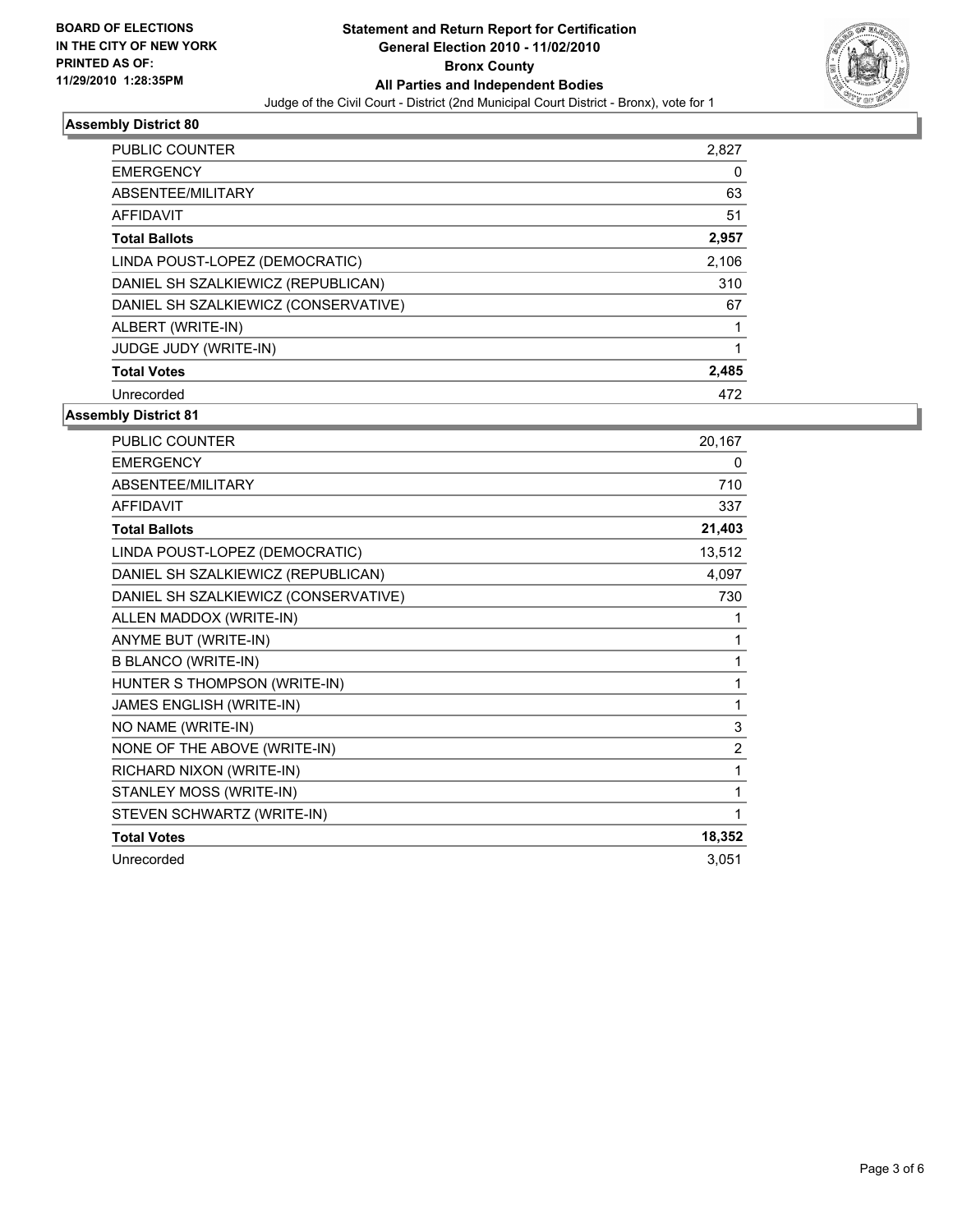

# **Assembly District 84**

| <b>PUBLIC COUNTER</b>                | 12,405 |
|--------------------------------------|--------|
| <b>EMERGENCY</b>                     | 0      |
| ABSENTEE/MILITARY                    | 97     |
| <b>AFFIDAVIT</b>                     | 267    |
| <b>Total Ballots</b>                 | 12,793 |
| LINDA POUST-LOPEZ (DEMOCRATIC)       | 10,242 |
| DANIEL SH SZALKIEWICZ (REPUBLICAN)   | 442    |
| DANIEL SH SZALKIEWICZ (CONSERVATIVE) | 114    |
| ANGEL RODRIGUEZ (WRITE-IN)           | 1      |
| ANGEL VEGA (WRITE-IN)                | 1      |
| DR CORNEL WEST (WRITE-IN)            | 1      |
| MARGARET CHINAZRY (WRITE-IN)         | 1      |
| NO NAME (WRITE-IN)                   | 4      |
| RAMON JIMENEZ (WRITE-IN)             | 1      |
| RUS THOMPSON (WRITE-IN)              | 1      |
| <b>Total Votes</b>                   | 10,808 |
| Unrecorded                           | 1,985  |

# **Assembly District 86**

| <b>PUBLIC COUNTER</b>                | 10,519 |
|--------------------------------------|--------|
| <b>EMERGENCY</b>                     | 0      |
| ABSENTEE/MILITARY                    | 106    |
| <b>AFFIDAVIT</b>                     | 420    |
| <b>Total Ballots</b>                 | 11,073 |
| LINDA POUST-LOPEZ (DEMOCRATIC)       | 8,152  |
| DANIEL SH SZALKIEWICZ (REPUBLICAN)   | 366    |
| DANIEL SH SZALKIEWICZ (CONSERVATIVE) | 132    |
| AGELO ROMERO (WRITE-IN)              |        |
| NO NAME (WRITE-IN)                   | 5      |
| SEAN P. WALSH (WRITE-IN)             | 2      |
| <b>Total Votes</b>                   | 8,658  |
| Unrecorded                           | 2,415  |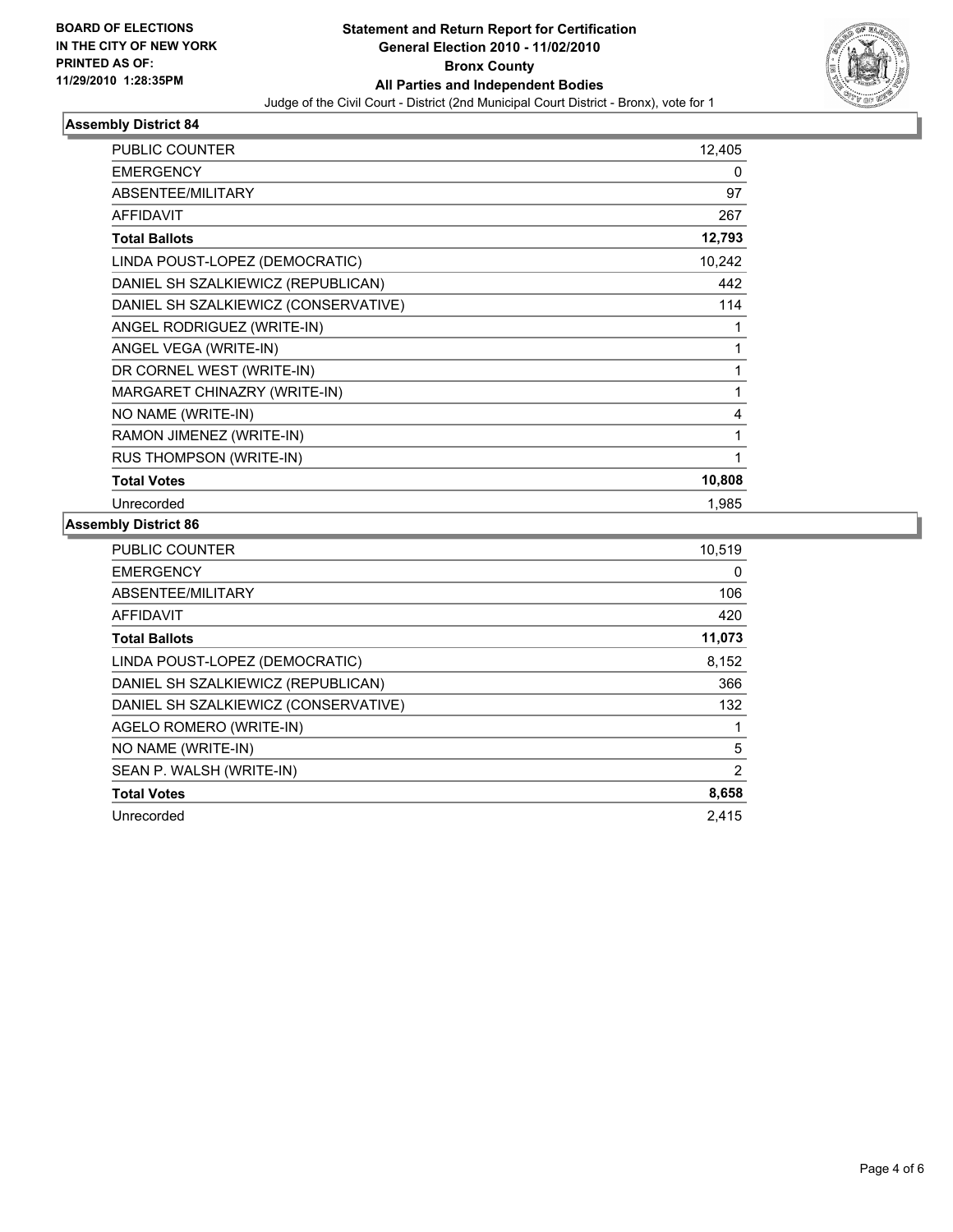

# **Total for Judge of the Civil Court - District (2nd Municipal Court District - Bronx) - Bronx County**

| PUBLIC COUNTER                       | 82,159      |
|--------------------------------------|-------------|
| <b>EMERGENCY</b>                     |             |
| ABSENTEE/MILITARY                    | 1,550       |
| <b>AFFIDAVIT</b>                     | 2,076       |
| <b>Total Ballots</b>                 | 86,146      |
| LINDA POUST-LOPEZ (DEMOCRATIC)       | 64,769      |
| DANIEL SH SZALKIEWICZ (REPUBLICAN)   | 6,653       |
| DANIEL SH SZALKIEWICZ (CONSERVATIVE) | 1,394       |
| AGELO ROMERO (WRITE-IN)              | 1           |
| ALBERT (WRITE-IN)                    | 1           |
| ALLEN MADDOX (WRITE-IN)              | 1           |
| ALTON MACOON (WRITE-IN)              | 1           |
| ANGEL RODRIGUEZ (WRITE-IN)           | 1           |
| ANGEL VEGA (WRITE-IN)                | 1           |
| ANYME BUT (WRITE-IN)                 | 1           |
| <b>B BLANCO (WRITE-IN)</b>           | 1           |
| CHARLES BARON (WRITE-IN)             | 1           |
| DR CORNEL WEST (WRITE-IN)            | 1           |
| EDDIE MC SHAN (WRITE-IN)             | 1           |
| HE (WRITE-IN)                        | 1           |
| HUNTER S THOMPSON (WRITE-IN)         | 1           |
| JAMES ENGLISH (WRITE-IN)             | 1           |
| JUDGE JUDY (WRITE-IN)                | 1           |
| MARGARET CHINAZRY (WRITE-IN)         | 1           |
| ME (WRITE-IN)                        | 1           |
| MURRAY RICHMAN (WRITE-IN)            | 1           |
| NEITHER ONE (WRITE-IN)               | $\mathbf 1$ |
| NO NAME (WRITE-IN)                   | 23          |
| NONE OF THE ABOVE (WRITE-IN)         | 2           |
| RAMON JIMENEZ (WRITE-IN)             | 1           |
| RICHARD NIXON (WRITE-IN)             | 1           |
| RUS THOMPSON (WRITE-IN)              | 1           |
| SEAN P. WALSH (WRITE-IN)             | 2           |
| STANLEY MOSS (WRITE-IN)              | 1           |
| STEVEN SCHWARTZ (WRITE-IN)           | 1           |
| <b>Total Votes</b>                   | 72,867      |
| Unrecorded                           | 13,279      |